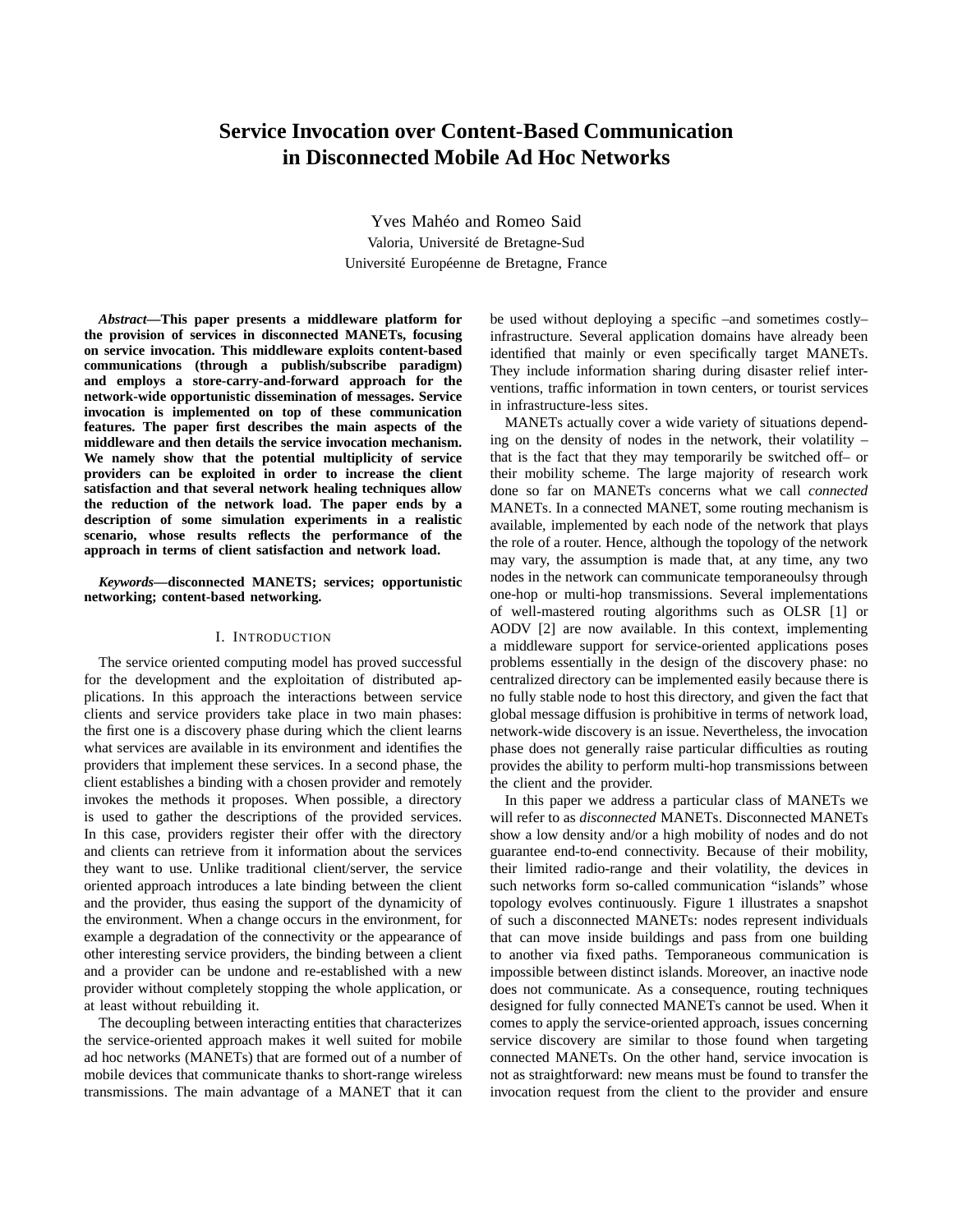

Figure 1. Illustration of a disconnected MANET

that the response arrives back to the client, even if the provider does not reside in the same communication island as the client.

Our overall objective is to build a service platform that will support the execution of service-oriented applications in disconnected MANETs. To our knowledge, this specific issue has not bean studied as such in other previous research work. The key idea of our proposal is to base the network-wide service provision on opportunistic content-based communication. Communication is said *opportunistic* because message forwarding is performed when a node gets the chance to encounter –in its radio-range– another node ready to relay the message. As in the disruption-tolerant networking approach proned by the  $DTNRG<sup>1</sup>$ , a message can be temporarily stored in a node before being forwarded to other nodes. This store-carry-and-forward form of communication allows a message to disseminate in the network despite its fragmentation, thanks to the mobility of the nodes, as devices can carry messages when moving from an island to another. Communication is *content-based* because a node is willing to relay a message according to the content of this message, making the flow of information interest-driven rather than destination-driven [3]. The paradigm associated with this communication scheme is that of content-based publish/subscribe [4]. A node publishes a message network-wide, and this message is eventually consumed by the nodes that have subscribed for some form of content that turns out to be present in the message.

We chose to exploit this kind of content-based publishsubscribe for the two phases of service provision. Indeed content-based publish/subscribe is well adapted to service discovery insofar as a fully distributed service directory is prefered to a centralized one. Providers publish the description of the services they propose (In our case this publication is performed network-wide). Service clients subscribes for descriptors that match their needs to finally learn the existence of some services they are interested in. As far as service invocation is concerned, it must cope with the fact that the reachability of the devices is unpredictable due to the fragmentation of the disconnected MANETs. So replacing destination-based communication (in which senders specify the address of the receiver in messages) by content-based publish/subscribe is likely to be beneficial. Moreover, this eases the capacity of exploiting the fact that some services may be proposed by more than one provider in the network, thus enhancing the probability for a client to see its invocation request rapidly answered.

The remaining of this paper is organized as follows. An outline of the main features of our service middleware for disconnected MANETs is detailed in Section II. We namely describe in this section the lower layer of the platform that serves as a communication support and the part of the upper layer that implements service discovery. In Section III are detailed the different mechanisms we devised for service invocation. Section IV presents simulation results of the middleware's performance. The paper ends with related work in Section V and a conclusion in Section VI.

# II. OVERVIEW OF THE PLATFORM

The service platform we designed is structured in two main layers. The first layer is a high-level service layer that is in charge of all service-oriented processing, enabling discovery and invocation interactions between clients and providers. The second layer is a communication layer that provides means to disseminate messages in the entire network, through a publish/subscribe interface. We sketch out in the remainder of this section the communication layer and the discovery mechanisms implemented in the service layer. Little detail will be presented on service discovery as it can be viewed as a "natural" extension of the publish/subscribe functionality. On the other hand, the invocation implementation will be more precisely described in Section III.

# *A. Opportunistic Content-based Communication*

The lower part of our middleware consists in a communication support adapted to disconnected MANETs. It ensures a network-wide content-driven dissemination of information, despite the fragmentation of the network into isolated communication islands. It implements a model that manipulates structured pieces of information we referred to as "documents". A document is composed of two parts: its header, and its content. The header can be perceived as a collection of attributes, which can provide any kind of information about the corresponding document, such as its origin, its topic, a list of keywords, the type of its content, etc. Some storage capacity in each node is dedicated to a local cache of documents, so this node can serve as a mobile carrier for these documents while moving in the network. The dissemination model is not mere flooding. Indeed, each node in the network is associated an "interest profile", that determines the kind of information it is interested in, and thus implicitly the kinds of documents for which it is willing to serve as a mobile carrier. Therefore, uninterested nodes do not participate in the dissemination. A gossip-like communication protocol orchestrates interactions between neighboring nodes, allowing them to exchange documents according to their respective interest profiles. Interaction between mobile nodes relies on a simple scheme, whereby each node periodically broadcasts its own interest profile and a catalogue of the document headers that are currently available in its local cache. When a node discovers that one of its neighbors can provide a document it is interested in (that is, a document header that matches its own interest profile and that is not

<sup>1</sup>Delay Tolerant Networking Research Group, http://www.dtnrg.org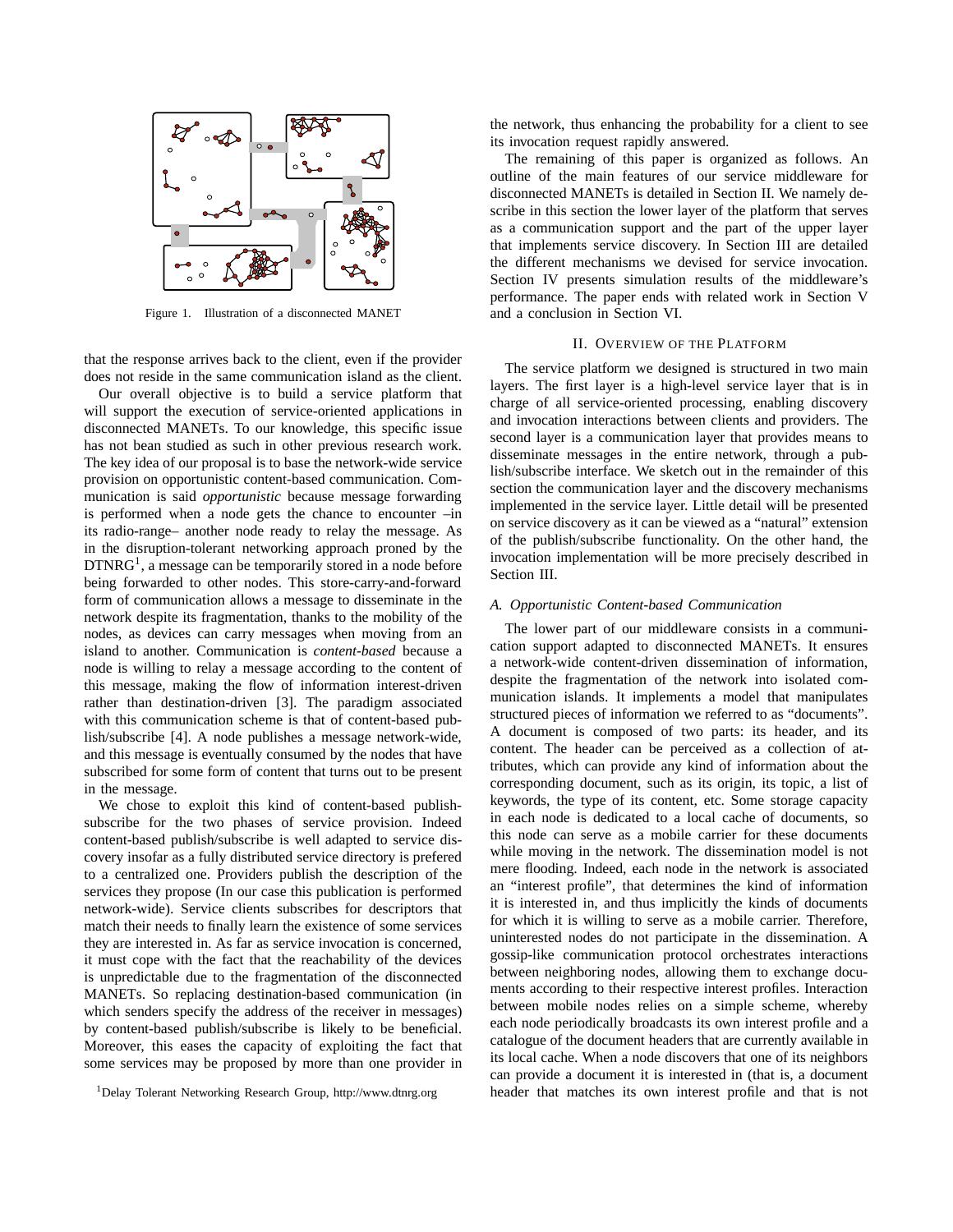already available in its own cache), it can request a copy of this document from this neighbor. Upon receiving one or several requests for a particular document from its neighbors, the owner of this document broadcasts it on the wireless medium, so it can be received by all requesters simultaneously. Transient contacts between mobile nodes are thus exploited opportunistically for exchanging documents between these nodes, based on their respective interest profiles, and based on the documents they can provide each other on demand. The protocol is designed so as to maximize the document delivery ratio while remaining very frugal as far as the number and the volume of messages are concerned. Further information about the protocol can be found in [5].

# *B. Service Discovery*

The service discovery implemented in our platform directly leverages on the content-based communication facilities described above. No global service directory is maintained. Instead, by exploiting the content-based publish/subscribe paradigm, we resort to a peer to peer approach in which each provider proactively advertises its services by way of publication and clients are informed of the existence of the services they need through subscriptions.

The service discovery process begins with the description of services by the provider, using all the information needed by potential clients to select the appropriate service. A service descriptor is a document that starts with a header built from a number of freely chosen couples attribute/value that describe the non-functional characteristics of the service (including QoS or semantic information such as a category or a required security level for example). The functional interface of the service is then given in WSDL so that the client can formulate its invocation requests.

A directory module gathers all the descriptors of the services proposed by the node (if it plays the role of a provider). These descriptors are published in the network, so they disseminate until they eventually reach client nodes. The directory module maintains also a list of learned distant descriptors. Indeed, on the client side, another document called service pattern must be created to convey the wishes of a client hoping to discover a suitable service. The service pattern contains components similar to those of the service descriptor, with the possibility to include wildcards and expressions on attribute values. All the service patterns built by a client serve as subscriptions in the publish/subscribe module, and therefore form the interest profile managed by the communication layer. The subscriptions enable a content-based matching process between the client's preferences expressed in the patterns and the descriptors that are disseminated in the network. If a match is made by the publish/subscribe module, the received descriptor is passed up to the directory for service-level caching. The client can now select the descriptor cached in the directory and formulate its requests accordingly.

#### III. SERVICE INVOCATION

## *A. Principle*

Once a client has discovered a service, it should be able to invoke this service. More precisely, the objective for the client is



Figure 2. Examples of invocation request and response messages

to send a request to a provider of the service, and to eventually receive a response computed by this provider. In the case of stateless services –which do not require memorization of the state of the conversation between the client and the provider– the client is most of the time only interested in the response to its request without concern on which provider has processed its request.

*Content-based Invocation:* In our platform, an invocation request is therefore not addressed to a particular provider but contains only the description of the wanted service. We use the publish/subscribe facility for implementing these contentbased invocations. The client formulates a request that includes a reduced version of the service description and publishes it in the network. Providers subscribe for any request matching the reduced version of the descriptors of the service they provide. Therefore a request for a service will eventually reach all the "compatible" providers. The main objective of this approach is to increase the probability for an invocation request to be (rapidly) answered, despite of the lack of connectivity inherent in disconnected MANETs. The provider's response is transferred back to the client also thanks to the publish/subscribe mechanism. The published response message contains a destination attribute, and clients subscribe for messages with a destination attribute matching their own identity. The request and the response messages are composed of a header containing a list of valued attributes and a payload consisting in a SOAP document describing respectively the method call and its return value (cf. Figure 2).

*Invocation Deadline:* Invocations are supposed to be to some extent tolerant to the communication delays induced by the very nature of disconnected network environments. The lifetime of an invocation is set by the client through a deadline property included in the client invocation request and also in the corresponding responses computed by the providers. The communication layer interprets this deadline as an order to no longer propagate the concerned messages: out of date requests and responses are deleted from communication caches and, consequently, are no longer relayed. The deadline property should be set to the minimum of the two following deadlines: (1) an application-related deadline*:* the application needs to receive the response before a certain date in order to perform other processing ; (2) a mobility-related deadline: the mobile node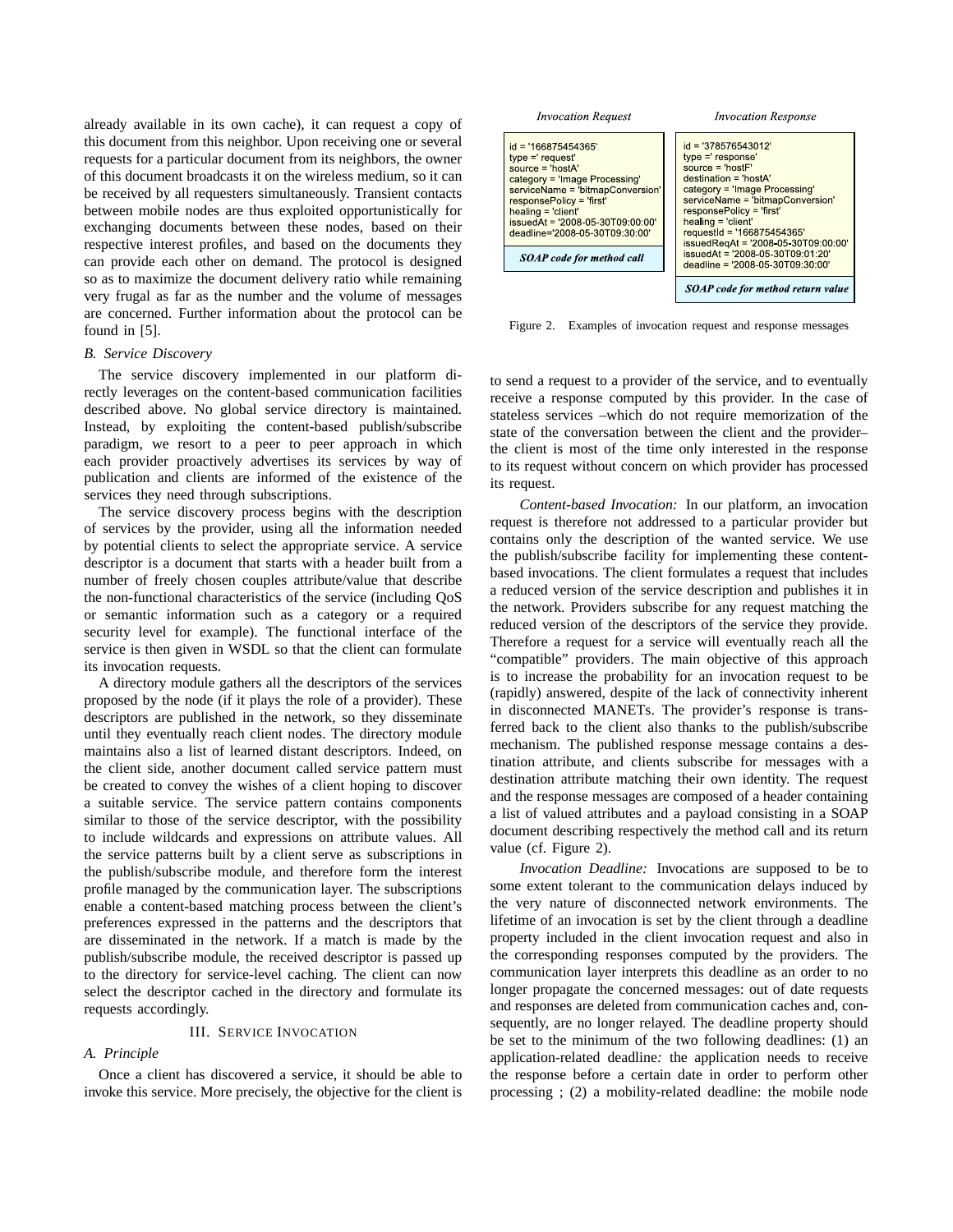knows that it will be leaving its current network environment at a certain time, hence it can fix the deadline accordingly.

*Response Management Policy:* Addressing a service instead of a unique provider increases the reactivity of the system but also possibly generates multiple responses for a single invocation request. We consider two policies for managing this multiplicity. In a first policy (called "multiple") all the responses to a client request are delivered to this client. Indeed, there are situations in which a client could see it as an advantage. Consider for example a client using a service designed for translating an English sentence into French. Multiple responses can be useful to an end-user who can choose the best answer. Similarly, it could be useful that a call to a temperature service in a sensor network let multiple responses reach the client which would average the received values. On the contrary, in the case only one response is useful, we apply a "first" policy, in which only the first received response is delivered to the client whereas the following are discarded. A train schedule information service for example–allowing requests such as 'at what time are the departures to Paris between 12:00 and 18:00'– is normally invoked with a "first" policy for any extra response received after the first one is obviously redundant. The response management policy is chosen by the client and specified in each invocation request.

# *B. Network healing: Redundant Response and Request Reduction*

Benefiting from the fact that several providers are allowed to answer a single invocation request incurs an network extra cost in the case only one response is expected by the client (i.e. when the response management policy is set to "first"): the redundant responses will continue to propagate until their deadline is reached, consuming network bandwidth and storage capacity in the relay nodes. We devised mechanisms for reducing the number of redundant responses (and useless relayed requests) in order to minimize this extra cost. These mechanisms will be referred to as Redundant Response and Request Reduction (R4) in the remainder of this paper. It must be noticed that traditional techniques that consist in performing some form of distributed election among all the providers to ensure a unique response is not applicable because the set of providers is not known a priori and the absence of full connectivity of the network precludes learning its composition in a reasonable time. Our objective is more realistic and so less ambitious: it will not guarantee that only one response reaches the client node but rather tries to cancel the propagation of redundant messages.

*Reactive Cancellation:* The first R4 technique, that we call "Reactive Cancellation", is always applied. A provider subscribes for messages holding responses to requests it could himself respond to. When a provider P1 receives such a response issued by another provider P2, and if P1 has not yet himself answered the request, it gives up attempting to answer the request and rather starts to relay the response of P2. If P1 had already answered the request, it compares the issued date of the response of P2 and the one of its own response and cancels the more recent one (i.e. it stops participating in the dissemination of the more recent response by removing it from CureAll control message

 $id = 587409889764'$ type =' cureAll' issuedAt = '2008-05-30T09:02:20' category = 'Image Processing'<br>serviceName = 'bitmapConversion' requestId =  $'166875454365'$ deadline='2008-05-30T09:30:00'

CureOthers control message

id = '598676454654' type =' cureOthers issuedAt = '2008-05-30T09:01:10' source = 'host-F' category = 'Image Processing' serviceName = 'bitmapConversion'  $rec$  vice value bumapoon v deadline = '2008-05-30T09:30:00'

Figure 3. Examples of healing control messages

its communication cache). Moreover, any provider answering a request also cancels this request. It is indeed not useful to continue propagating the request as it would anyway travel with the corresponding response to the other providers, and the treatment of the response described above makes the request obviously redundant. Reactive Cancellation is clearly always profitable in terms of reduction of the number of transmitted messages (no extra messages are added) and it does not delay the arrival of the first response at the client.

*Client-initiated Cancellation:* The second R4 technique, called "Client-initiated Cancellation", is more intuitive. When a client has received its first answer, it creates and starts to disseminate a control message (of type *CureAll*) that includes the request id and its deadline. The role of this message is to inform all the other nodes that they should cancel all the requests and the corresponding responses until the deadline is reached. A large number of nodes, if not all, are supposed to subscribe for control messages of this type in order to ensure their rapid dissemination. As extra messages are transmitted, this tends to increase the network load but it is worth noticing that control messages have a very small size so the elimination of pending requests and responses–whose size can be orders of magnitude larger– compensate in most cases for this augmentation. As in some particular network conditions–that can be hardly modeled but almost never encountered in practice–this healing technique may be not profitable, it is not systematically applied but only when a healing attribute containing 'client' is present in the request header.

*Provider-initiated Cancellation:* The third R4 technique, the "Provider-initiated Cancellation*"*, is a form of combination of the two previous ones. It consists in starting the dissemination of cancellation messages by the providers before a response is known to have reached the client. A provider answering a request creates and starts disseminating a control message of type *CureOthers*, similar to a CurAll message but that also includes the identity *P* of the provider. This message is a command to cancel all the instances of the specified request as well as all the corresponding responses but the one issued by *P*. A network node reacts only to the first CureOther message it receives for a given request, the subsequent ones are simply discarded. A CureOther message is useful only if it is relayed by more nodes than the providers of the concerned service (again this type of control message should be relayed by almost all the nodes). The objective is that a CureOther message issued by a provider *P* reaches the other providers quicker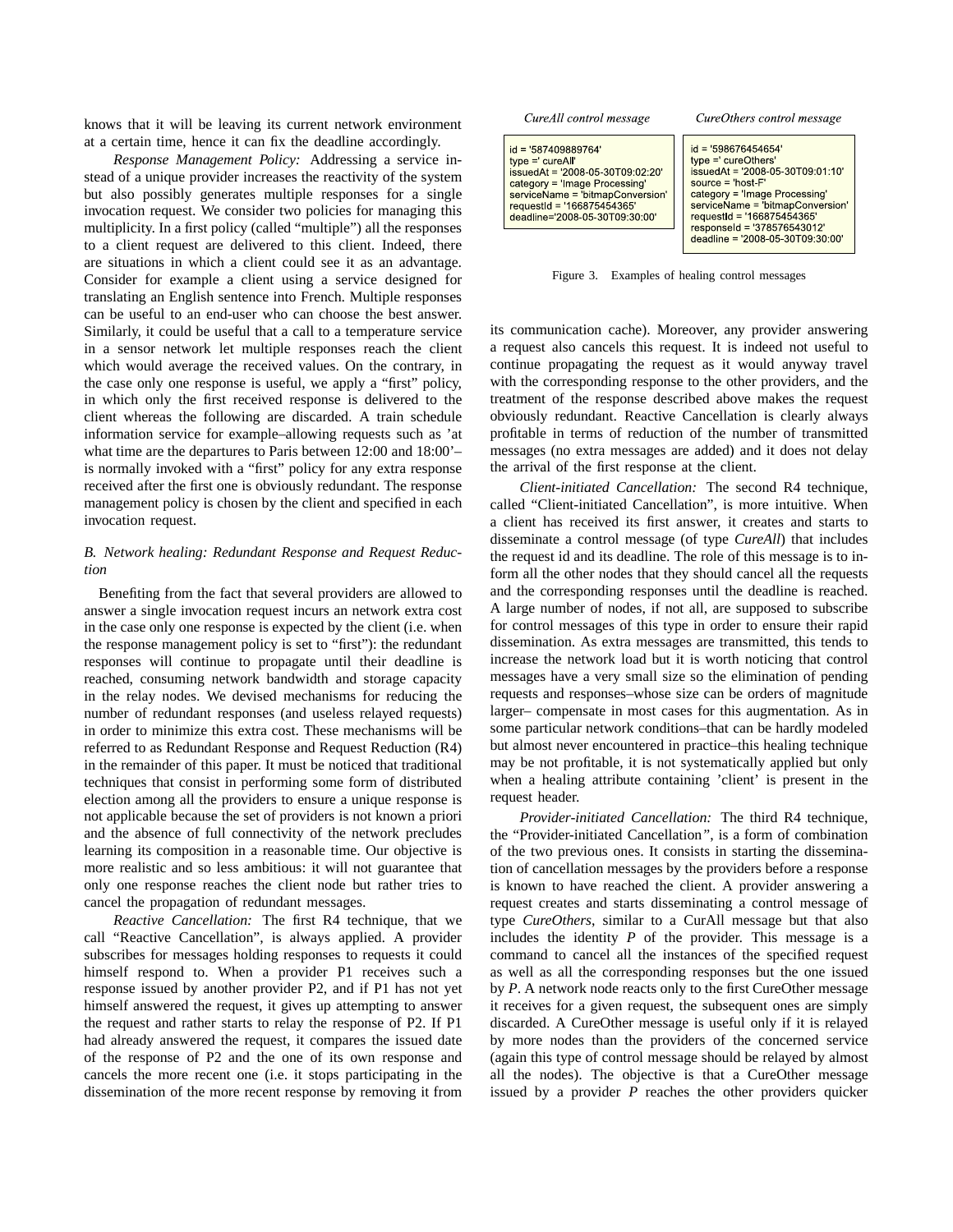that the response computed by *P*, and consequently eliminates more redundant messages. However, in unfavorable network conditions, it may happen that a CureOther message reaches a provider which would have otherwise issued a response that would have been the first one to arrive at the client. Thus, this healing technique may theoretically delay the arrival of the response to the client. Experiments we conducted tend to show that this delay is negligible whereas the gain in redundant message cancellation is significant (see section IV). The provider-initiated Cancellation is applied when the healing attribute of the request header contains 'provider'.

# *C. Destination-based Invocation*

If we consider that, in general, a client wants to use a service independently of its provider, we reckon with situations in which a specific provider is expected to be addressed when transferring the invocation request. This can occur because a provider is known to be the only one to ensure a certain quality of service or because of the very nature of the service (For example a service providing refreshed images of a given geographical spot is likely to be implemented on a single provider located in this spot.). In our platform, this is viewed as a particular case of the content-based approach described above, as the request can contain a destination attribute specified by the client to identify the wanted provider. Providers do not respond to requests that contain such an attribute if its value does not match their own identity.

In the case of destination-based invocations, the Providerinitiated Cancellation described above is (optionally) performed: as soon as the provider receives the request, it disseminates a control message that will cancel this request, for this request will be of no use elsewhere.

# *D. Stateful Invocations*

Stateful services require that the state of the conversation between a client and a single provider be maintained during a period of time. A sequence of invocations takes place in a session, whose state is generally handled by the provider. In the kind of environment we consider, a session cannot be considered as reliable. A session loss occurs in case the provider goes down or remains unreachable for too long a period of time. We have adapted solutions for session recovery sometimes implemented in connected MANETs. The general idea is to let the session be managed by the client itself. The session state information is returned back to the client with every response, and is carried out by this client so that it can find another provider in case the original one is unreachable. The content-based invocation scheme described above allowed us to perform such a session management simply but efficiently. When a client wants to use a session, it issues an initial invocation request holding a 'session' attribute. This request is disseminated over the network, and can be answered potentially by several providers. When the first response (issued by a provider *P*) reaches the client, the session is considered opened with *P* from the client point of view, and subsequents requests in the session are addressed to  $P$  (with a destination attribute set to *P*). The state information maintained by *P* is appended

to each response. Any provider is supposed to be able to exploit this information to re-establish on demand a consistent conversational state.

The session is considered broken when the last request deadline has passed. The client recovers the session by re-issuing this request but this time without any destination attribute, as it did with the initial session request. This request contains the state information possessed by the client so the session can be resumed with a new compatible provider. Because any compatible provider in the network can be used for session recovery (and given the fact that the first to respond will be chosen), this mechanism is efficient in terms of the time taken to re-establish the session.

# IV. EVALUATION

The service platform described in this paper has been fully implemented in Java and a number of experiments have been conducted in networks composed of a few devices. In order to assess the performance of our approach in larger configurations, we interfaced the service platform with the MADHOC simulator [6]. Contrary to more popular wireless network simulator, Madhoc allows us to run the actual code of our platform, hence taking into account not only algorithmic issues but all the implementation choices we made.

## *A. Simulation experiments*

Network environments present different topologies and mobility behaviors that directly influence the quality of the service provision. We strove to adopt an as realistic as possible an environment that is intended to model an urban area with buildings and road mobility restrictions. We considered an area of  $500 \times 900$  m<sup>2</sup> in which 100 individuals can stay temporarily in one of the four buildings, and take roads to go from one building to another at variable human walking speeds. At any time an individual may stop for a random period of time (between 1 and 6 minutes). Nodes in the network represent users equipped with wireless handheld devices that are switched on and off in a random manner. Nodes have different wireless ranges whether they are indoor (20 m) or outdoor (50 m). A node has affinities with some buildings and is not capable of accessing all the environment areas during a simulation run.

On each node of the network is deployed our service platform. One of the nodes plays the role of a service client that tries to use only one type of service. The service is proposed by a variable number of provider nodes. The remaining nodes are neither providers nor clients but are used as simple message relays. In an environment of *N* nodes, containing *p* provider nodes, we call  $r = (100 * p / N)$  the percentage of service replication in the environment. In the scenario we studied in the simulation, the client discovers the service once. Then, it performs a succession of invocation requests all along the simulation period. We focus here on the evaluation of the invocation phase.

Two types of measurement are performed. Our first objective is to estimate the client satisfaction in terms of delay (the delay between the time at which the client publishes its invocation request and the time at which it receives its response). Our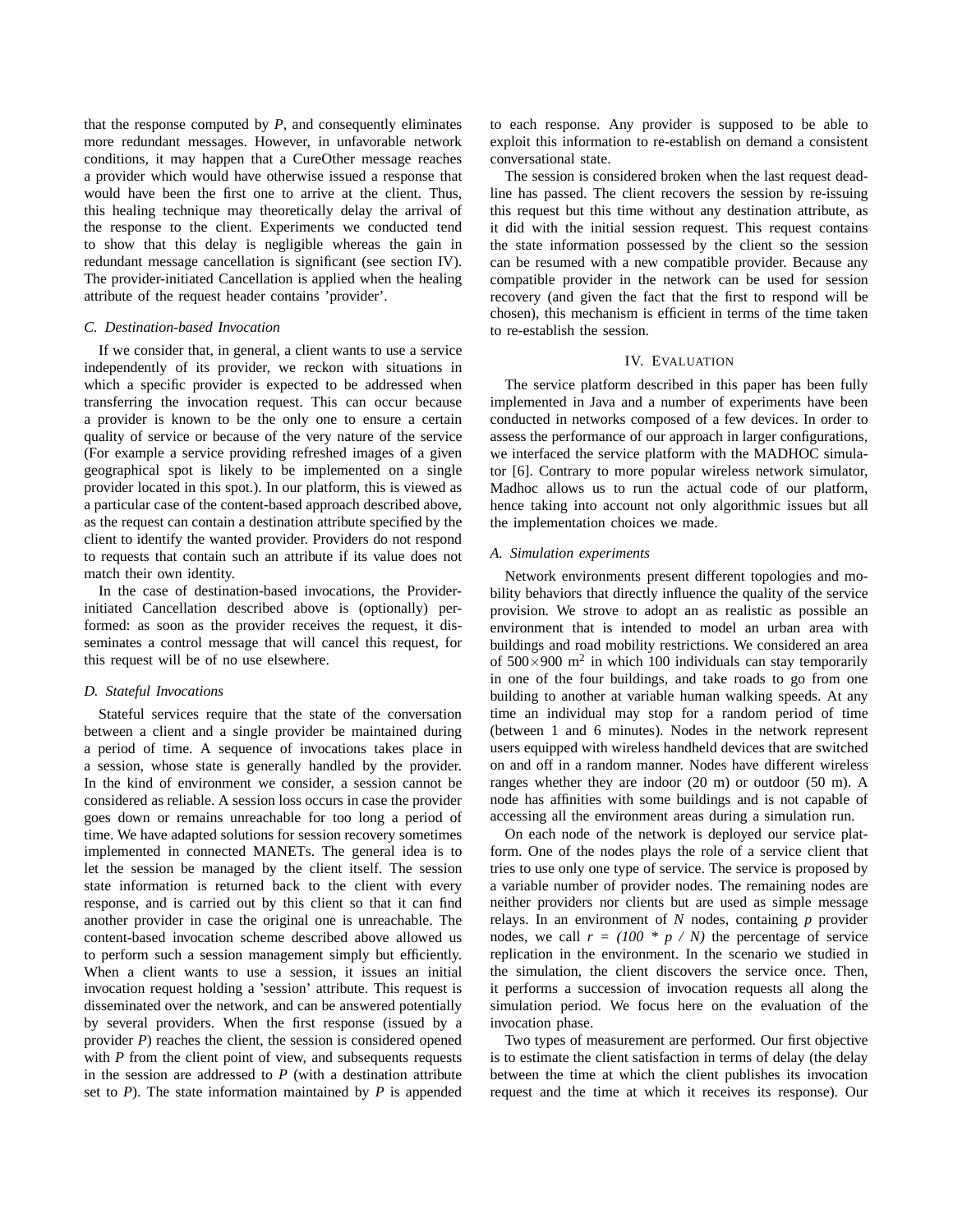

Figure 4. Impact of service replication on invocation satisfaction

second objective is to estimate the cost of our approach in terms of the load on the radio medium. For this purpose, we measure the number of messages sent and received as well as the global amount of data transmitted. Figures are obtained by averaging measurements over 50 simulation runs.

#### *B. Exploitation of service replication*

The content-based approach we followed is intended to accelerate the invocation process when several providers propose the service. Figure 4 shows, for several service replication rates, a comparison of the invocation satisfaction delay obtained when (a) content-based invocation requests can reach any compatible provider and the client exploits the first received response and (b) when the invocation requests are sent with destinationbased messages, to a pre-discovered provider. Each curve plots the cumulative distribution of the percentage of successful invocations against the measured average delay. As an example, in figure 4-(a), we see that around 70% of the invocations are completed in less than 10 minutes when the service replication is of 5% (that is, when the service is provided by 5 of the 100 nodes).

The results show that the use of content-based invocation effectively takes advantage of service replication: the more the percentage of replication the quicker the curves reaches high values, whereas replication has little effect when destinationbased invocations are used. The curves in figure 4-(b) show for example that, when considering a percentage of 80% of the invocations completed, the satisfaction delay passes from 24 minutes with no replication to 20 minutes with 30% replication (compared to a change from 24 to 3 minutes when using content-based invocations in the same conditions). Moreover, it is worth noticing that the gain brought about by contentbased invocations is significant even for a low percentage of service replication.

In the remaining of the presented results, we will consider only one value for the service replication, fixing it at a 10%. A low value has been chosen, knowing that the actual replication rate could vary a lot according to the nature of the application services.

## *C. Cost of redundant response reduction*

Provider replication increases the network load by adding extra full load response messages. That is why we implemented in our platform healing techniques in order to eliminate as much as possible unneeded messages. Here we show the effectiveness of the three R4 techniques described in Section III-B, through their impact on the number of messages sent in the network as well as on the amount of data transferred. We also show that the healing does not influence the satisfaction of clients.

Figure 5 shows the cumulative distribution of the number of responses sent by the providers against time when applying the R4 techniques, namely the Reactive Cancellation, Clientinitiated Cancellation and Provider-initiated Cancellation. A reference curve has been added that gives the results obtained without any healing (by removing the code of the Reactive Cancellation that is normally systematically active). For the scenario considered, the number of sent responses is drastically reduced by all the three techniques (by a factor of up to 4.7), even by those which are not always profitable in theory. Interestingly, although the Provider-initiated Cancellation may



Figure 5. Effect of the three R4 techniques on the suppression of redundant responses

theoretically delay useful responses and even prevent them from arriving at the client, the results for the considered scenario do not reveal such a loss. This is illustrated by the two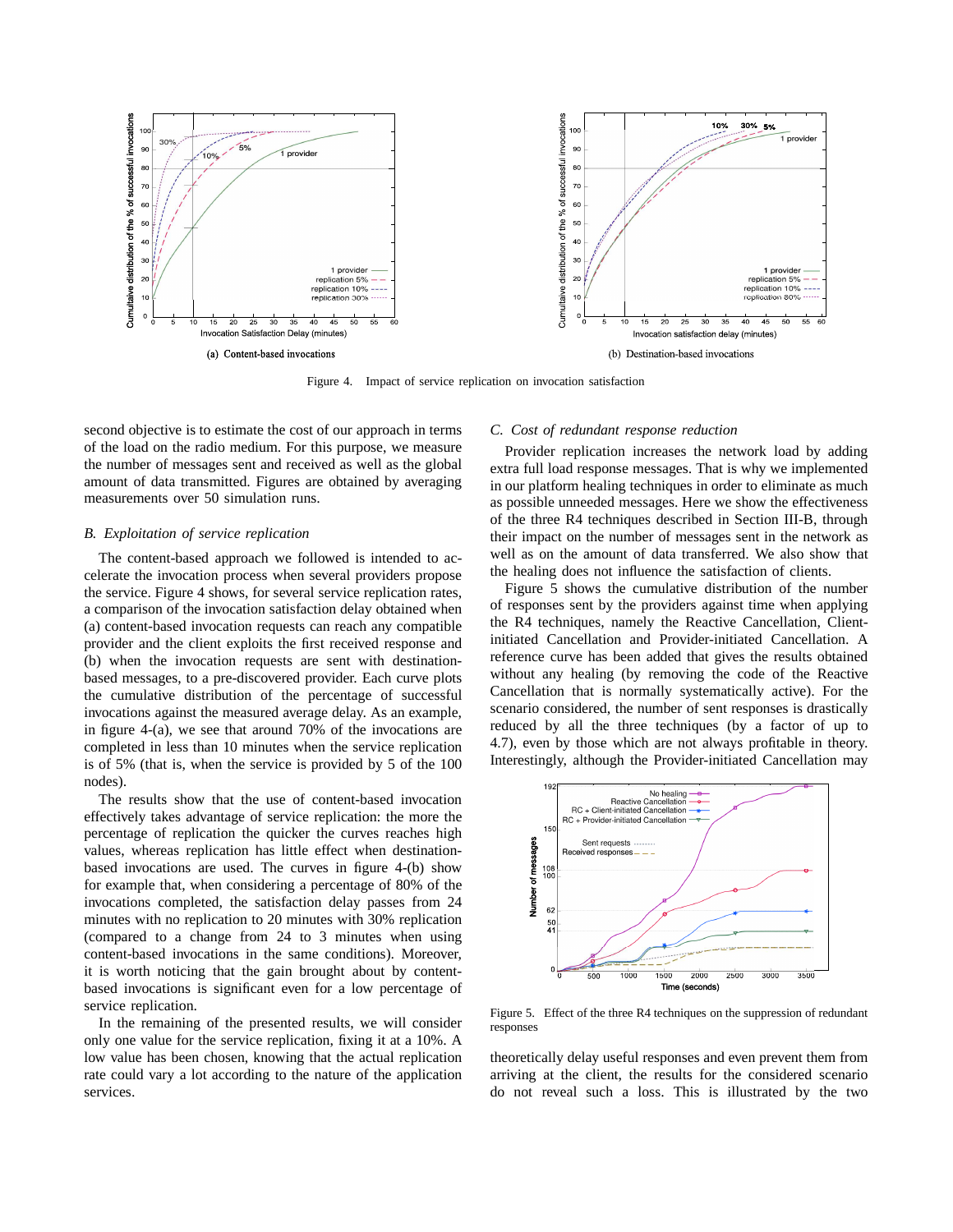dotted lines in the lower part of Figure 5, which represent the cumulative number of requests sent by the client and the cumulative number of responses effectively received by this client (with Reactive Cancellation and Provider-initiated Cancellation activated): responses are, as expected, slightly delayed, but the client eventually receives them all.

When considering the network load, the impact of network healing is even more important. Extra messages are added but they have a small footprint and they allow saving requests and responses (which may be of relatively large size). In practice, the volume of the request and responses saved can largely compensate the volume of extra control messages. This is confirmed by the results given in Figure 6. This figure plots the cumulative network load sent by all the nodes into the network medium when no healing is applied as well as when the three R4 techniques we presented are used together. The network load is divided in two values: the cumulative useful payload (i.e. the requests and responses), and the cumulative size of control messages (at the service and the communication level, including extra control messages due to healing). We considered an average size of 26 kB for requests and responses. As expected, the amount of control data slightly increases when the healing is activated, but this extra cost is very small compared to the amount of data that is required for redundant requests and responses when no healing is applied: for the entire experiment, 27 MB of control messages are added but 142 MB of useful payload are saved.



Figure 6. Cumulative load sent into the network medium

### *D. Session recovery*

We compared the efficiency of our session discovery mechanism based on content-based invocation to a more classic approach used in MANETS. In this latter approach, communication can only take place inside an island, using multi-hop transmissions that exploit a routing algorithm. We measured the time taken for session recovery in a simulated scenario where a client tries to maintain a session with a service provider, within which it periodically sends invocation requests with a 5-minute timeout (The session is considered broken if the response has not arrived 5 minutes after the request is sent.). Each of the providers are randomly turned off and back on 5 times during a simulation run.

In the routed scheme, the client iterates on the following steps: (1) it discovers a list of providers that propose the service it wants by broadcasting a discovery request in its entire communication island and by waiting for a discovery response ; (2) it opens a session with the first provider that responds ; (3) it performs a sequence of invocations to the chosen provider until the session is broken. The scenario with our session recovery scheme is simpler as the discovery phase has not to be repeated: after having discovered the existence of the wanted service, the client iterates on the following steps: (1) it performs a first content-based invocation, opening a session with the first provider that responds ; (2) it performs a sequence of destination-based invocations to this provider until the session is broken.

Figure 7 shows the cumulative distribution of the percentage of session recovery in the two schemes. Our session recovery scheme clearly outperforms the routed scheme. For example, with our approach, 60% of the sessions are recovered in less than 20 minutes whereas only 25% of the sessions are recovered in less that this same duration with the routed scheme. Two main reasons explains it: the discovery phase is performed only once, and our communication method is not limited to the communication island so it allows the client to reach any provider in the network when trying to re-establish a session.



Figure 7. Session management.

#### V. RELATED WORK

A number of research works are concerned with communication in disconnected MANETs, mainly with the objective of providing destination-based communication [7], [8] and sometimes proposing content-based approaches [9]. A noticeable contribution in this area has been made in the European Haggle project [10]. All of these works however focus on communication issues and do not address the problems of the design and the implementation of a service platform targeting disconnected MANETs. On the other hand service-oriented programming in pervasive environments has been the object of many research activities. Most of them primarily focus on service discovery protocols using traditional centralized service directories over infrastructure-based (LAN) or single-hop wireless networks ([11] presents a survey of the main protocols).